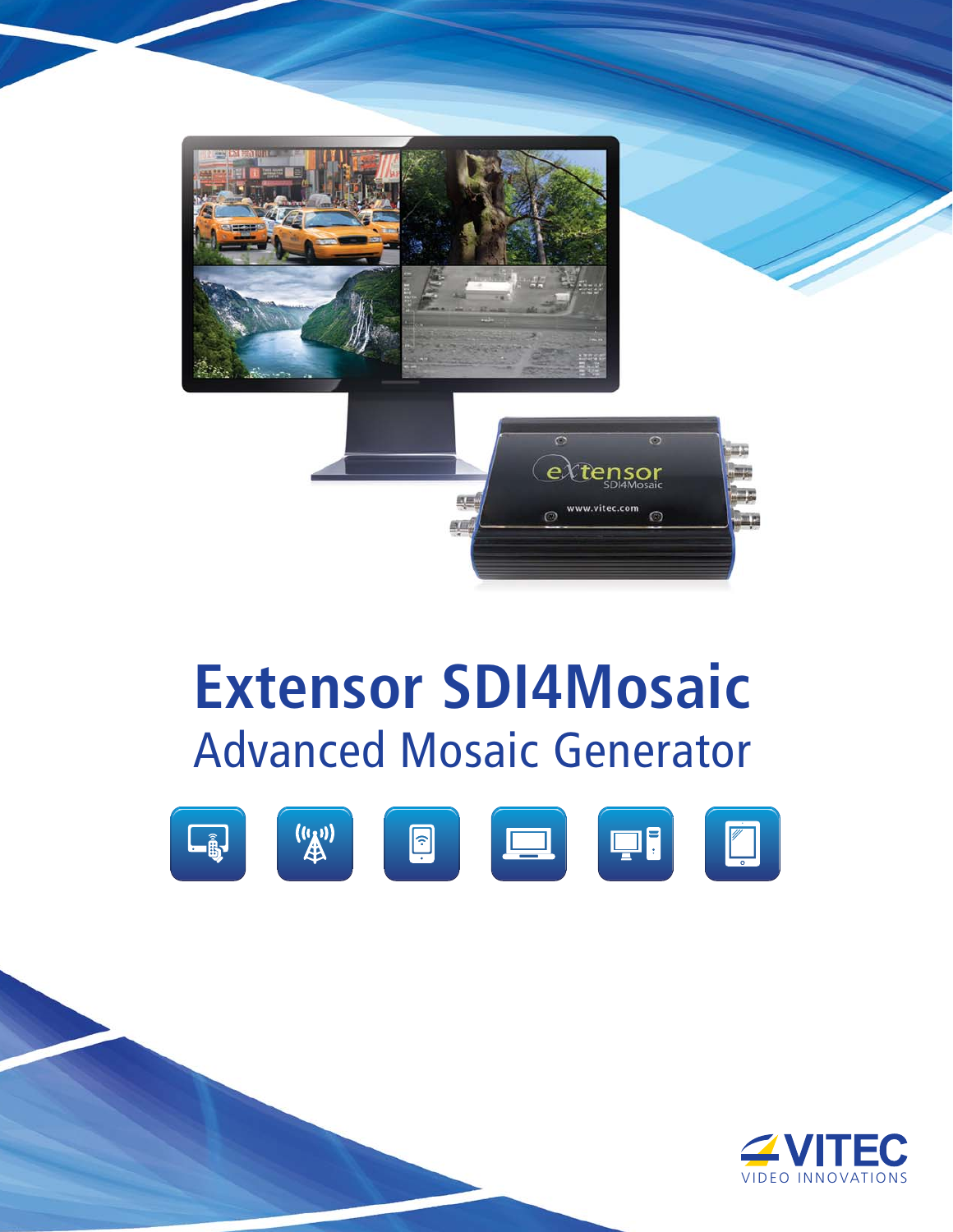# **Extensor SDI4Mosaic** Advanced Mosaic Generator

# **Key Features**

- **·** The simplest way to connect up to 4 SDI feeds on a single mosaic display
- **·** Converts a 4K HD-SDI video source to a standard HDMI screen
- **·** Allows the comparison of two video channels and displays them in various layouts (split screen)
- **·** OSD Status gives all status information (ie: video signal detected, resolution and so on...) directly super-imposed on the video output signal
- **·** Power supply provided with a lockable connector and country adapters
- **·** Easy to configure with a mini-switch on the side of the converter

# **Video Inputs / Outputs**

#### Inputs

**·** 4 x SD/HD-SDI up to 3G

#### **Outputs**

- **•** 2 x SD/HD-SDI up to 3G (1080p) downscaler available (1080p → 720p)
- **·** 1 x HDMI (V1.4) up to 4Kp30

# **Frame rates supported**

- **·** 4Kp at 24 / 25 / 29.97 / 30
- **·** 1080p at 23.97 / 24 / 25 / 29.97 / 30 / 50 / 59.94 / 60 frames per second
- **·** 1080i at 25 / 29.97 / 30 frames per second
- **·** 720p at 50 / 59.94 / 60 frames per second
- **·** PAL, NTSC

#### **Features**

#### **Mosaic mode**

- **·** 4 x HD-SDI (SD up to 1080p60) with different resolution / frame rate
- **·** Video inputs information on OSD

#### **4K mode**

- 4 x HD-SDI → 1 x 4K output through HDMI (Mosaic)
- **·** 1 x 4K input 1 x 4K output through HDMI (Conversion)
- **·** 1 x 4K input → 1 x HD (1080p) output through HDMI & HD-SDI (Downscaling)

#### **Comparison mode**

- **·** The first 2 x HD-SDI (SD up to 1080p60)
- **·** Vertical/Horizontal comparison
- **·** Comparison of the full image (with a downscaler)
- **·** Comparison of a part of the image (keeping the original size)













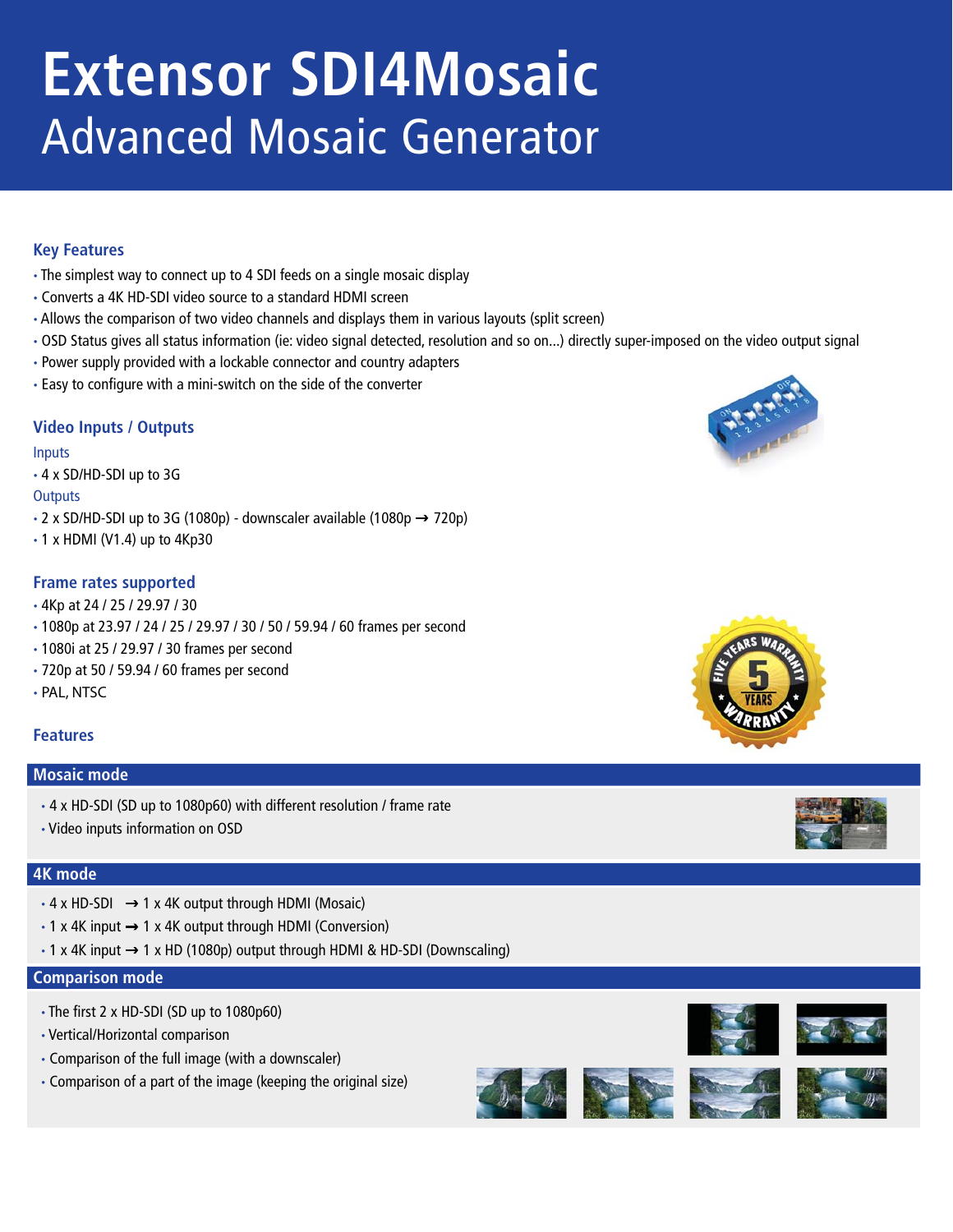

## **SDI4Mosaic Modes**

**·** 4 x HD-SDI (SD up to 1080p60) → 1 x 4K output through HDMI (Mosaic)



**·** 1 x 4K input 1 x 4K output through HDMI (Conversion)



**·** 1 x 4K input → 1 x HD (1080p) output through HDMI & HD-SDI (Downscaling)



**·** 2 x HD-SDI (SD up to 1080p60) 1 x HD (1080p) output through HDMI & HD-SDI (split screen)